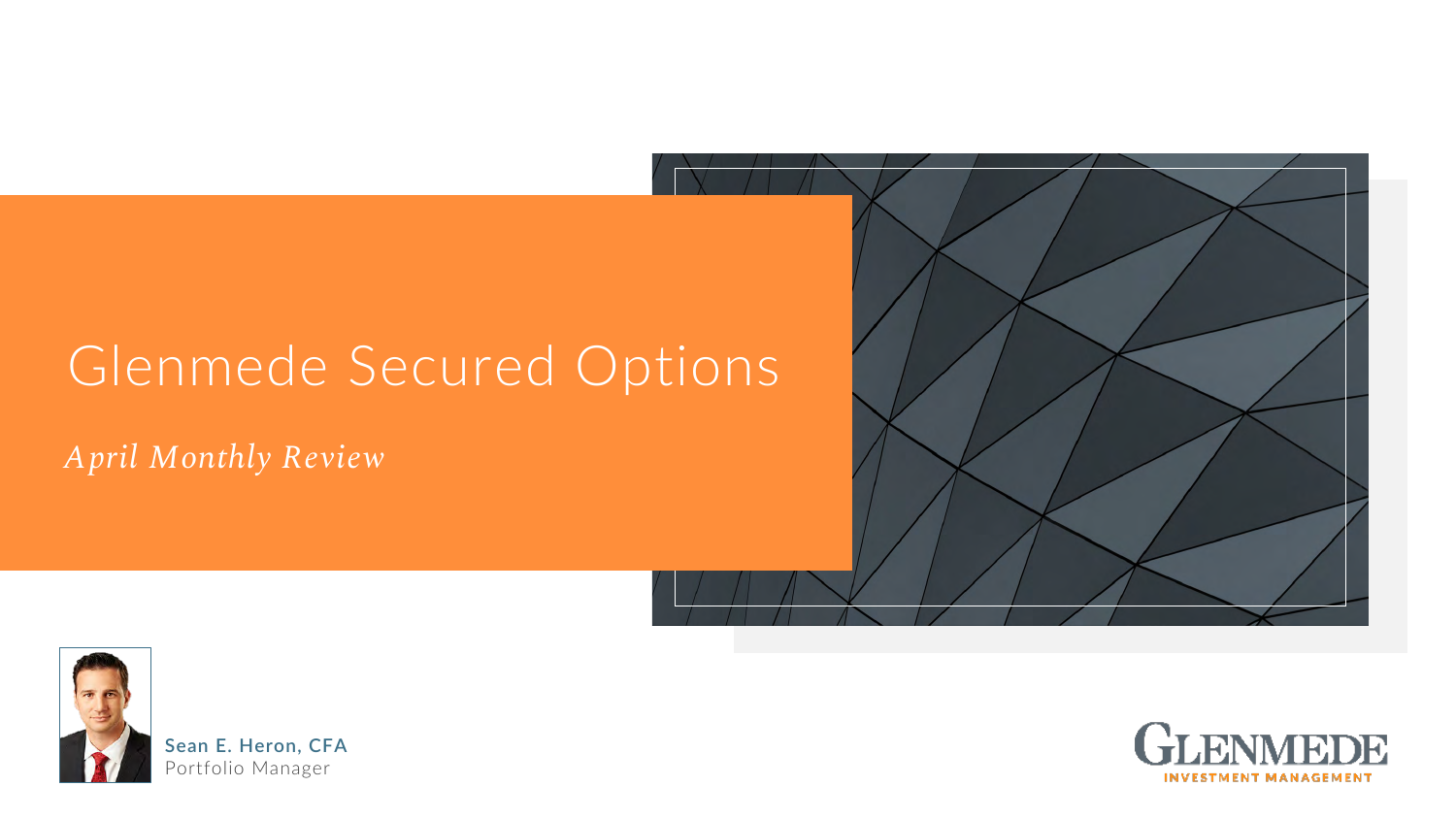# Slightly less bearish heading into April

### **April expiration**  (3/18/22 to 4/14/22)



|                                        | <b>Cushion (%)</b> | Cap (%  |
|----------------------------------------|--------------------|---------|
| <b>Glenmede</b>                        | 2.47               | 2.03    |
| <b>CBOE S&amp;P 500 PutWrite Index</b> | 2.86               | 1.67    |
| Spread                                 | $-0.39$            | $+0.36$ |

The cushion (downside risk) and cap (upside potential) are estimates of a range of performance we have calculated based on the existing position as of the most recent prior expiration date. They are not guarantees of perfo but are simply intended to provide a range of possible outcomes based on anticipated market movements. Results within this range may not occur for a variety of reasons, including economic, political or market events which presently not foreseeable. Accordingly, there are no guarantees that results within the cushion and cap will occur. As with all investments, loss is possible. This material is intended as a broad overview of the Portfolio style and investment process and is subject to change without notice. See Additional Disclosures at the end of this document. All data as of 4/14/2022, unless otherwise noted. For Institutional Investor Use Only.

**Upside potential with downside protection for the April expiration cycle.**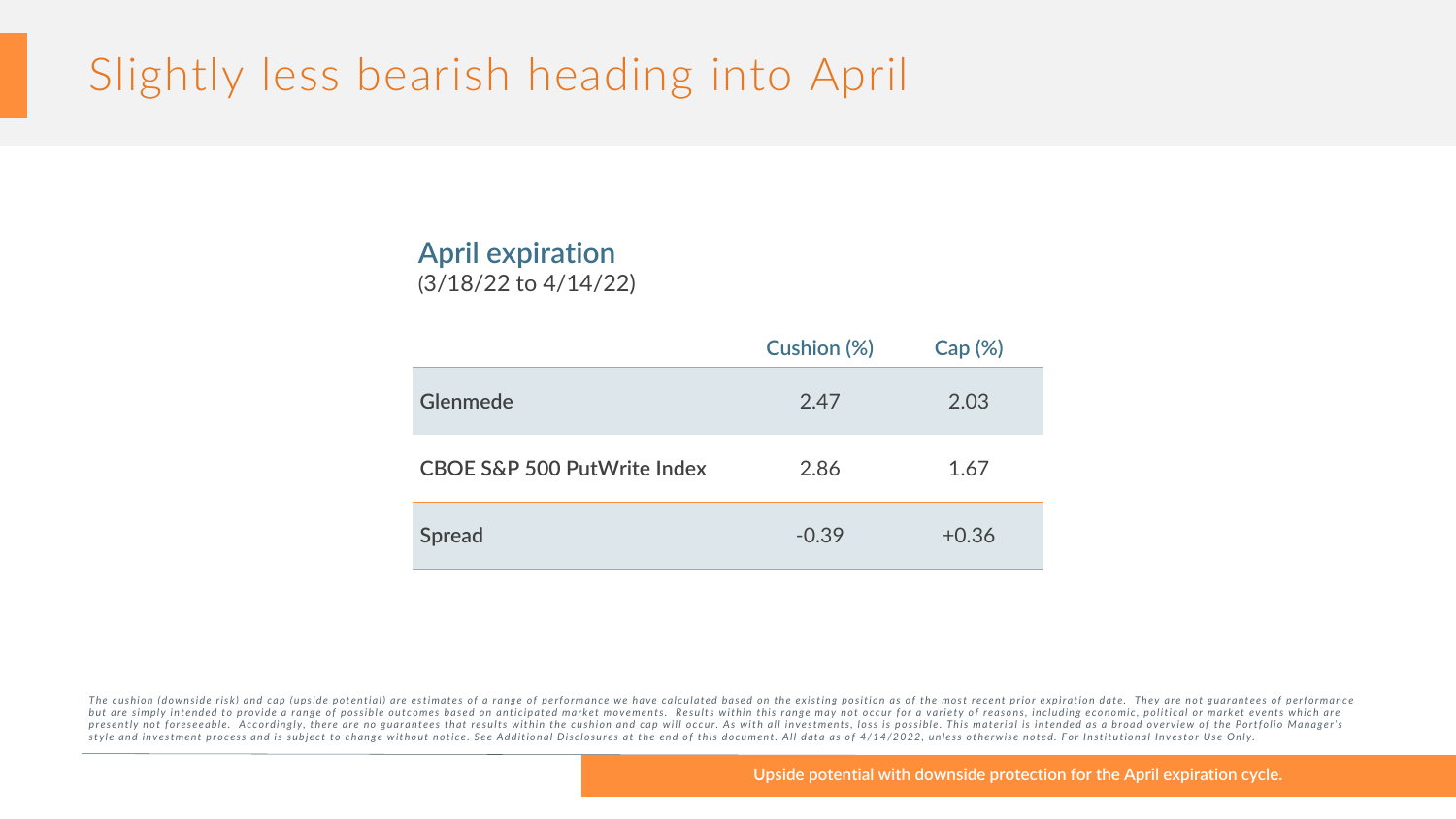## Positive return in a down market

*This represents past performance which is not indicative of future results. As with all investments, loss is possible. See Additional Disclosures at the end of this document. All data as of 3/18/2022, unless otherwise noted. For Institutional Investor Use Onl y .*



**Outperformed the S&P 500 by +2.8%** 

### **3/18/22 to 4/14/22**

| Glenmede (gross)      | 1.34    |
|-----------------------|---------|
| <b>Glenmede (net)</b> | 1.27    |
| <b>CBOE PutWrite</b>  | 1.38    |
| <b>CBOE BuyWrite</b>  | 0.65    |
| <b>S&amp;P 500</b>    | $-1.49$ |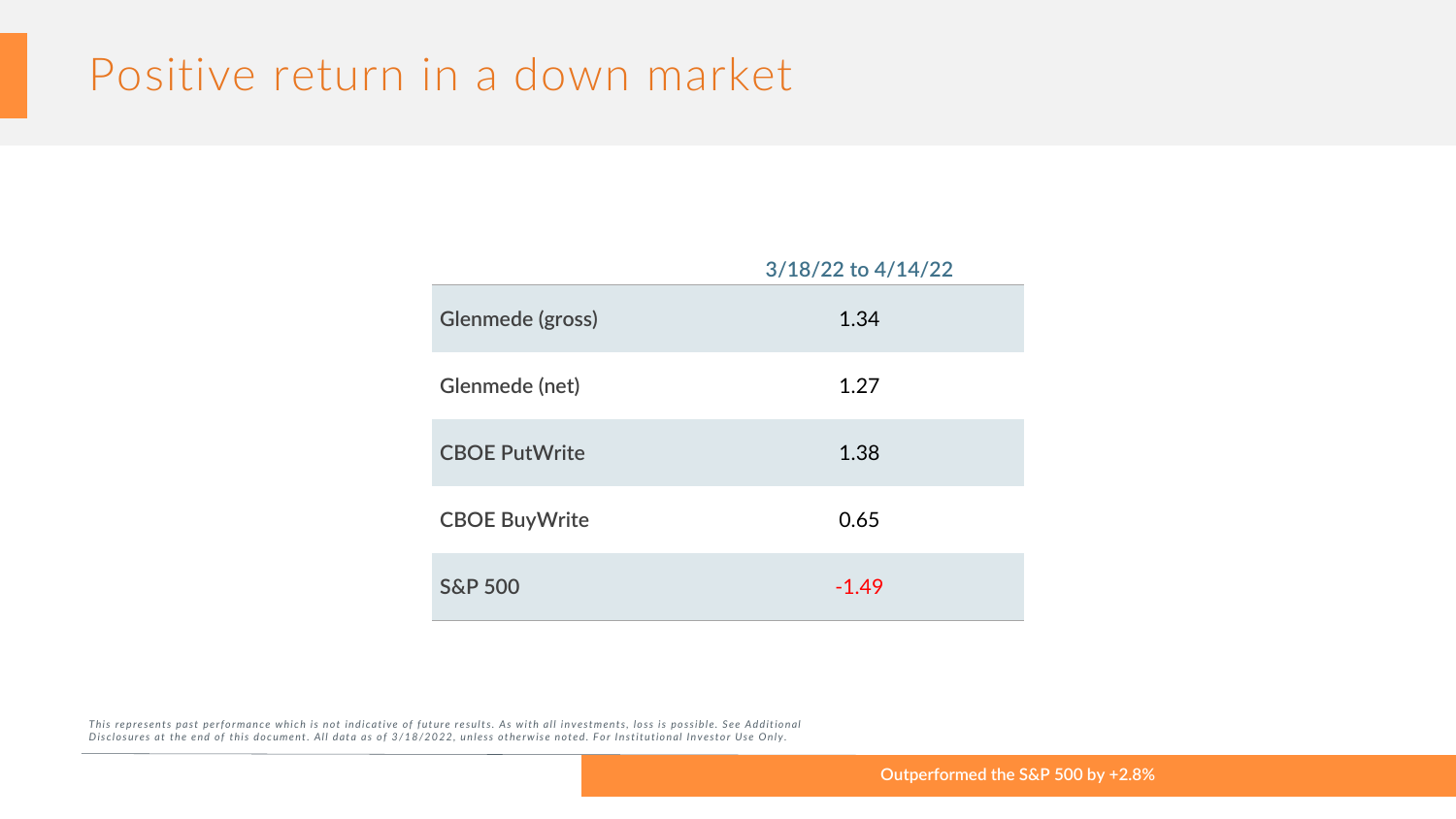# Slightly more bullish than our benchmark

The cushion (downside risk) and cap (upside potential) are estimates of a range of performance we have calculated based on the existing position as of the most recent prior expiration date. They are not guarantees of perfo are simply intended to provide a range of possible outcomes based on anticipated market movements. Results within this range may not occur for a variety of reasons, including economic, political or market events which are not foreseeable. Accordingly, there are no guarantees that results within the cushion and cap will occur. As with all investments, loss is possible. This material is intended as a broad overview of the Portfolio Manager's *investment process and is subject to change without notice. See Additional Disclosures at the end of this document. All data as of 4/22/2022, unless otherwise noted. For Institutional Investor Use Only.*

### **Upside potential with downside cushion.**

### **May expiration**  (4/14/22 to 5/20/22)



|                                        | <b>Cushion (%)</b> | Cap (%  |
|----------------------------------------|--------------------|---------|
| <b>Glenmede</b>                        | 1.36               | 3.36    |
| <b>CBOE S&amp;P 500 PutWrite Index</b> | 1.93               | 2.66    |
| Spread                                 | $-0.57$            | $+0.70$ |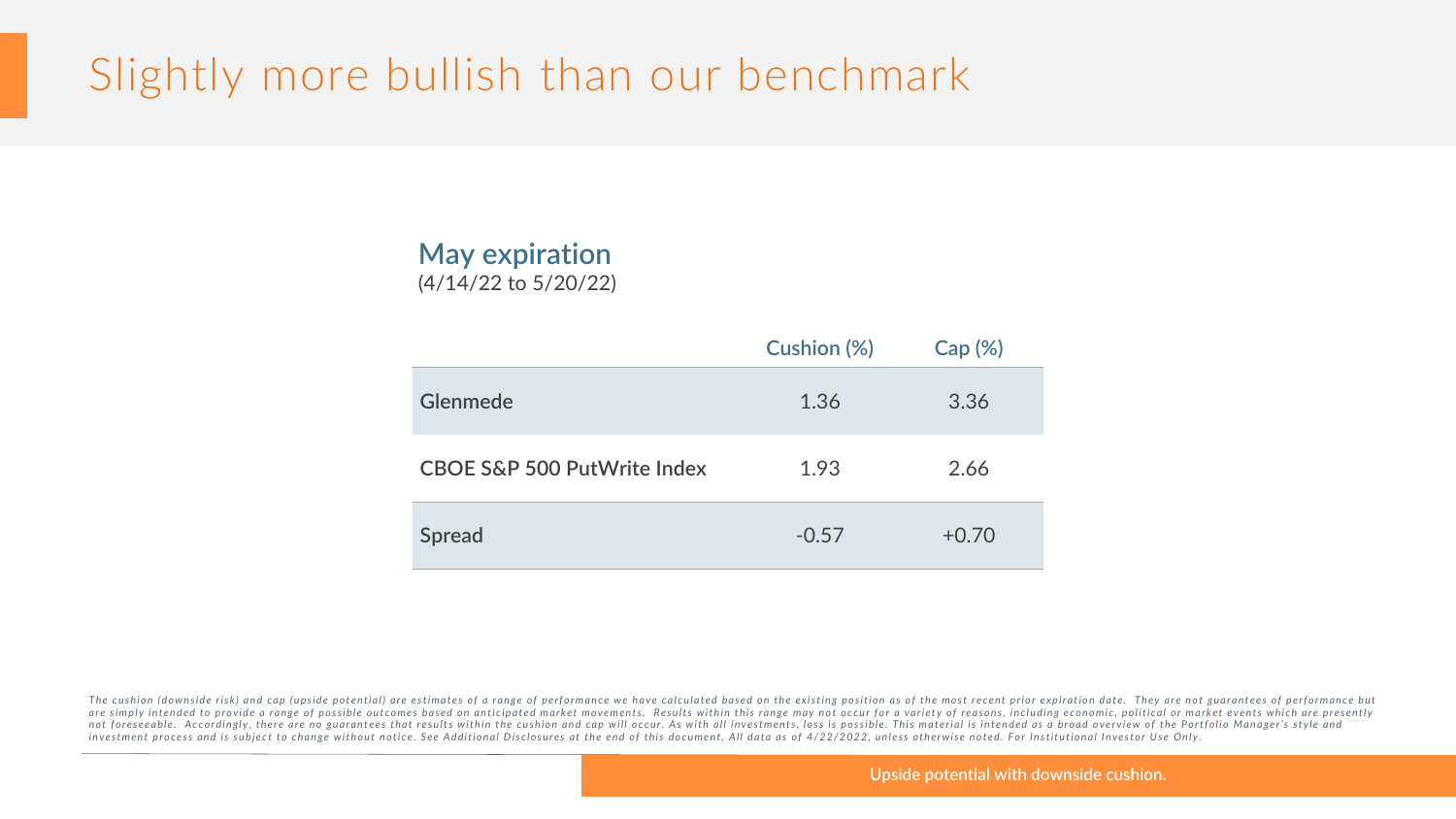# Composite performance presentation

| Period    | <b>Returns Gross of</b><br>Fees $(\%)$ | <b>Returns Net of</b><br>Fees $(\%)$ | <b>CBOEPWT</b><br>$Index (\%)$ | Composite 3YR | <b>CBOEPWT</b><br>Std Deviation 3YR Std Deviation | Number of<br>Accounts | Composite<br>Market Value<br>(Smillions) | <b>Total Firm</b><br><b>Market Value</b><br>(\$ millions) | Percentage of<br><b>Firm Assets</b> | <b>Internal Std</b><br>Deviation $(%)$ |
|-----------|----------------------------------------|--------------------------------------|--------------------------------|---------------|---------------------------------------------------|-----------------------|------------------------------------------|-----------------------------------------------------------|-------------------------------------|----------------------------------------|
| 2021 Year | 19.18                                  | 18.48                                | 21.64                          | 12.1%         | 12.8%                                             | < 5                   | 424                                      | 13,636                                                    | $3\%$                               | N/A                                    |
| 2020 Year | 5.12                                   | 4.34                                 | 2.10                           | 13.4%         | 13.8%                                             | $<$ 5                 | 405                                      | 10,886                                                    | 4%                                  | N/A                                    |
| 2019 Year | 19.56                                  | 18.68                                | 13.44                          | 7.9%          | 7.8%                                              | $\leq 5$              | 667                                      | 15,063                                                    | 4%                                  | N/A                                    |
| 2018 Year | (3.89)                                 | (4.60)                               | (6.03)                         | 7.7%          | 7.4%                                              | $<$ 5                 | 738                                      | 14,589                                                    | 5%                                  | N/A                                    |
| 2017 Year | 6.89                                   | 6.10                                 | 10.64                          | 6.5%          | 5.7%                                              | < 5                   | 781                                      | 17,598                                                    | $4\%$                               | N/A                                    |
| 2016 Year | 6.78                                   | 5.99                                 | 7.41                           | 7.0%          | 6.7%                                              | $<$ 5                 | 708                                      | 14,642                                                    | 5%                                  | N/A                                    |
| 2015 Year | 7.89                                   | 7.09                                 | 5.98                           | 6.0%          | 6.3%                                              | $\leq 5$              | 384                                      | 13,053                                                    | $3\%$                               | N/A                                    |
| 2014 Year | 6.26                                   | 5.48                                 | 5.98                           | 5.0%          | 5.7%                                              | $<$ 5                 | 358                                      | 9,753                                                     | 4%                                  | N/A                                    |
| 2013 Year | 13.94                                  | 13.10                                | 12.27                          | 8.5%          | 8.8%                                              | ≺5                    | 346                                      | 7,147                                                     | 5%                                  | N/A                                    |
| 2012 Year | 10.43                                  | 9.61                                 | 8.14                           |               |                                                   |                       | 362                                      | 5,929                                                     | 6%                                  | N/A                                    |

| Annualized Performance - Period Ending December 31, 2021 |                             |                            |                             |  |
|----------------------------------------------------------|-----------------------------|----------------------------|-----------------------------|--|
| Period                                                   | Return (%)<br>Gross of Fees | Return (%)<br>Net of Fees. | <b>CBOE PWT</b><br>Index(%) |  |
| 1 Year                                                   | 19.18                       | 18.48                      | 21.64                       |  |
| 3 Year                                                   | 14.42                       | 13.63                      | 12.10                       |  |
| 5 Year                                                   | 9.00                        | 8.23                       | 7.93                        |  |
| 10 Year                                                  | 9.01                        | 8.22                       | 7.93                        |  |
| Since Incention                                          | 10.45                       | 9 K.R                      | 9 1 7                       |  |

| Separate Account Fee Scl |          |
|--------------------------|----------|
| First \$10 million       | $0.55\%$ |
| Next \$40 million        | $0.45\%$ |
| Thereafter               | $0.35\%$ |

### **Secured Put Composite July 1, 2010, through December 31, 2021**

hedule: on market value on market value on market value

### Past performance is not indicative of future performance.

Glenmede Investment Management, LP (the "Firm" or GIM) claims compliance with the Global Investment Performance Standards (GIPS®) and has prepared and presented this report in compliance with the GIPS standards. Glenmede I Management, LP has been independently verified for the period of 01/01/1993 to 06/30/2021. The verification reports are available upon request. A firm that claims compliance with the GIPS standards must establish policies with all the applicable requirements of the GIPS standards. Verification provides assurance on whether the firm's policies and procedures related to composite and pooled fund maintenance, as well as the calculation, presen performance, have been designed in compliance with the GIPS standards and have been implemented on a firm-wide basis. Verification does not provide assurance on the accuracy of any specific performance report.

Glenmede Investment Management, LP, a registered Investment Advisor, is an affiliate of the Glenmede Trust Company, NA (GTC). Effective January 1, 2007, the Investment Product Management Group of GTC became Glenmede Invest LP. "Firm" assets are defined as all assets managed by the Glenmede Investment Management, LP. All returns are calculated in US Dollars. A list of composite descriptions and a list of broad distribution pooled funds are av

The Secured Put Composite will implement a cash-secured put option strategy on stock ETFs and/or stock indices. The strategy invests in options which have risks similar to the underlying index due to unanticipated market m correctly predict the direction of securities prices. A secured put strategy has a risk/return profile similar to a covered call strategy on the same index. Market prices will influence choice of strategy. This strategy se 500 with risk mitigation from options. This investment may not be suitable for all investors. From 2/14/2020 to 4/16/2020 the composite was named S&P 500 Secured Put Composite.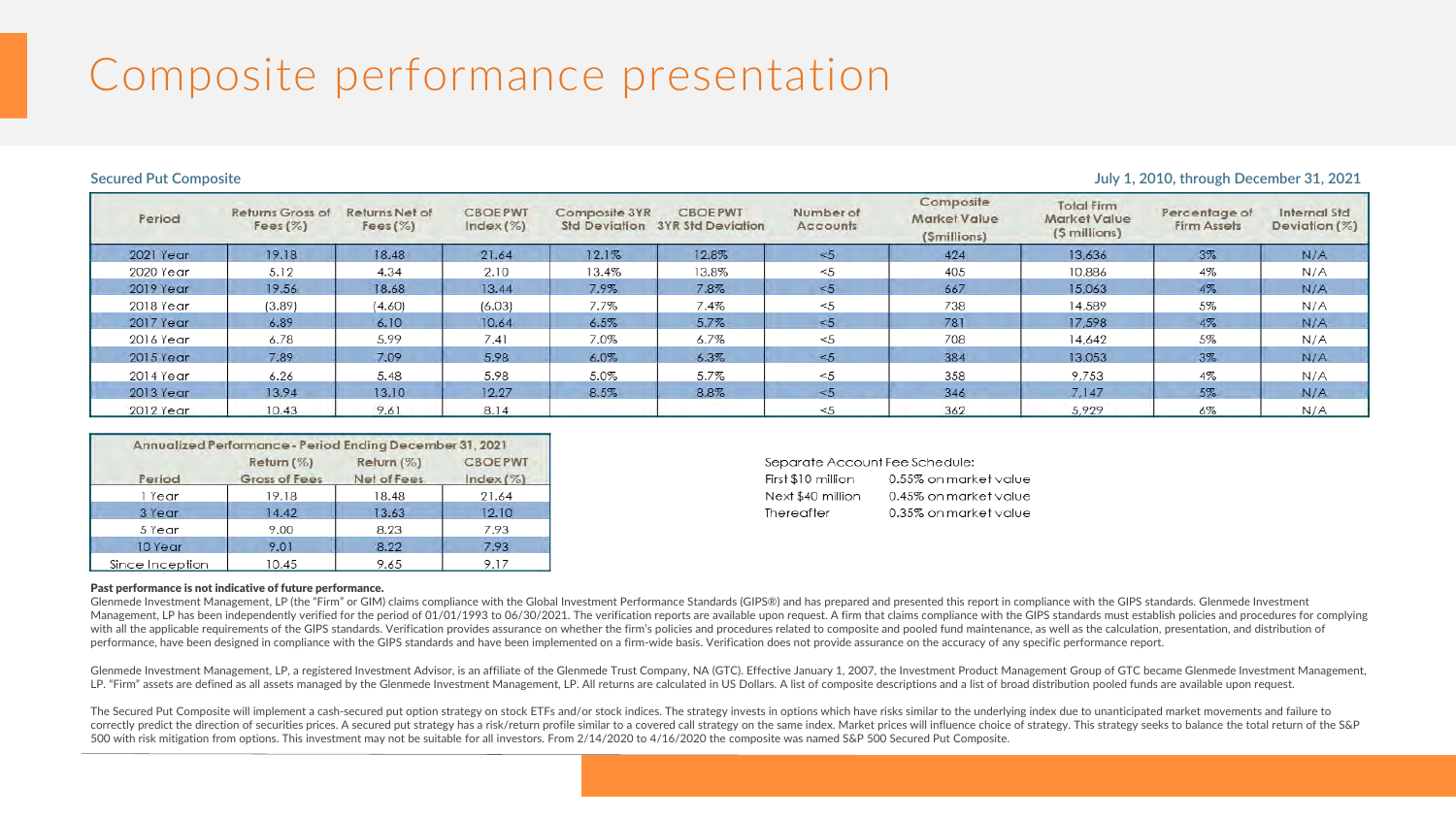# Composite performance presentation

### **Secured Put Composite**

The composite was created on 10/10/2019 and has an inception date of 07/01/2010. The composite is comprised of all the Glenmede Investment Management, LP Secured Option non-restricted, discretionary, actively managed accou implement the cash-secured put selling strategy. This composite does not have a minimum asset level for inclusion. Accounts are included in the composite beginning with the first full month of performance through the last Accounts experiencing net cash flows of 30% of beginning market value or greater are excluded from the composite starting with the affected time period. Performance results are calculated on a total return basis and includ capital gains and losses as well as dividends and interest. Portfolios in the composite presented record transactions based on trade date. Portfolio performance calculations are time-weighted to account for periodic contri Composite returns consist of size-weighted portfolio returns using beginning of period values to weight portfolio returns. Monthly linking of interim performance results is used to calculate year-to-date, period and annual valuations and returns are computed and stated in U.S. Dollars. Policies for valuing portfolios, calculating performance and preparing GIPS reports are available upon request. The gross of fee returns reflect composite per transaction costs. Net of fee returns reflect composite performance results that have been adjusted to reflect a deduction for investment management fees at the highest model rate of 0.55% reflected on the performance pres 03/31/2021, the highest model rate used in the net of fee calculation was 0.75%.

Internal Standard Deviation measures the consistency of a composite's performance results with respect to the individual portfolio returns within that composite. The dispersion of the gross returns of each composite is cal deviation method. Only portfolios that have been managed for the full period have been included in the presented dispersion calculations of each composite. For periods with five or fewer portfolios, disclosure of dispersio not presented. The three-year annualized ex-post standard deviation measures the variability of the gross composite and index returns over the preceding 36-month period.

The CBOE Put/Write T-W Index is a benchmark index designed to track the performance of a hypothetical short put strategy. CBOE introduced the CBOE S&P 500 PutWrite T-W Index on July 3, 2014. The PWT Index replicates the me calculate the PUT Index, with one exception. That is, on each roll date the SPX puts are deemed to be sold at the Ptwap, a price equal to the time-weighted average of reported bid prices, of the selected SPX put option beg ending at 12:00 p.m. ET. Accordingly, Ptwap is used in place of the Pywap on PWT roll dates. CBOE has not calculated a separate series of historical values for the PWT Index prior to July 3, 2014. Rather, historical values 2014, may be considered the same as PUT Index values.

The CBOE S&P 500® PutWrite Index (ticker symbol "PUT") tracks the value of a passive investment strategy ("CBOE S&P 500 Collateralized Put Strategy") which consists of overlaying S&P 500 (SPX) short put options over a mone invested in one- and three-months Treasury bills. One cannot invest directly in an index.

GIPS® is a registered trademark of CFA Institute. CFA Institute does not endorse or promote this organization, nor does it warrant the accuracy or quality of the content contained herein.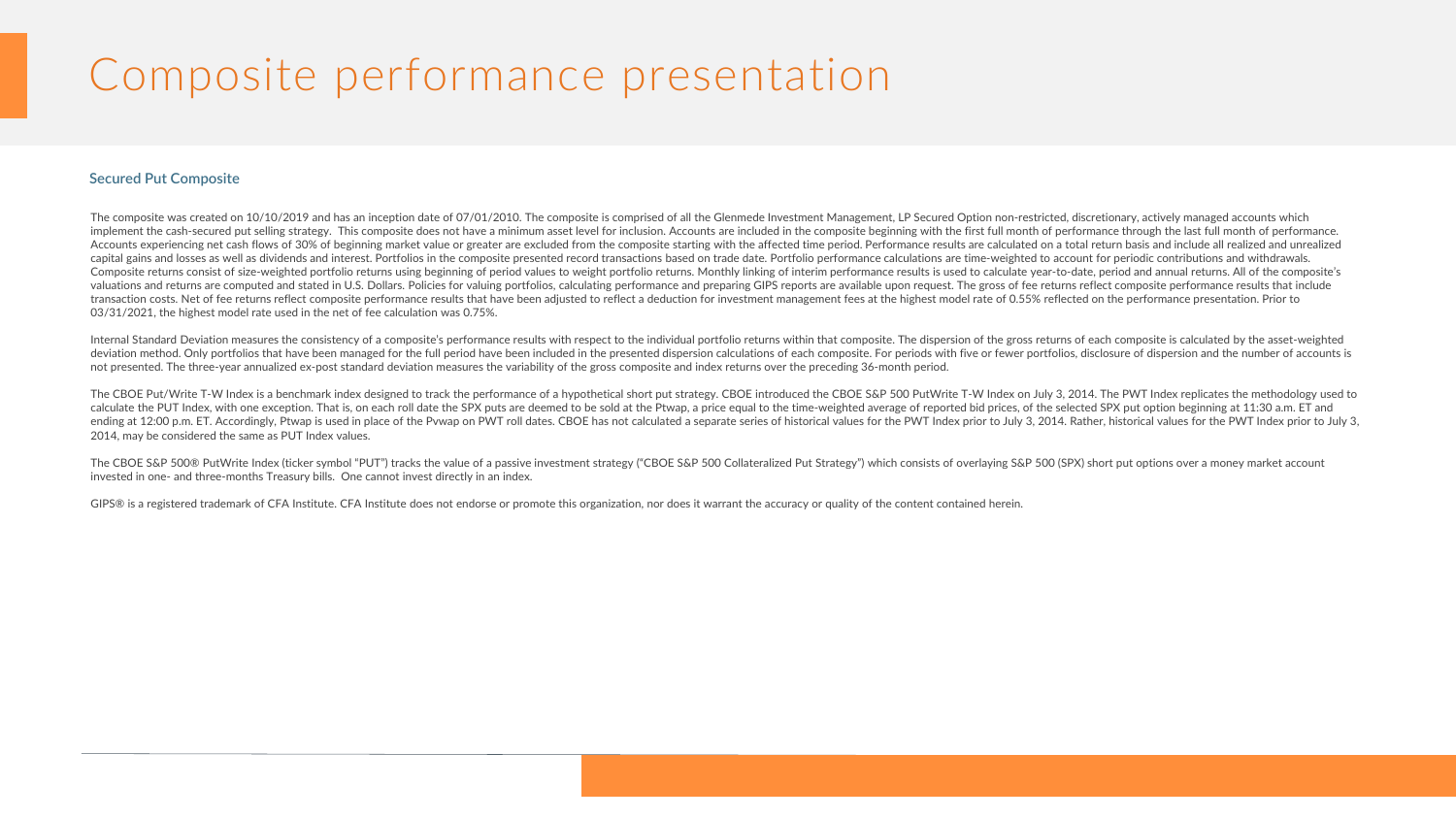## Disclosures

### Past performance is not indicative of future results.

All materials presented herewith are illustrative and for discussion purposes with professional or sophisticated investors. This information contains confidential and proprietary information of Glenmede Investment Manageme shared only with those persons assisting a prospect or investor with the selection of managers or investment strategies who agree to keep it confidential. This document should not be circulated to anyone else without the e

Nothing in this document alters the terms and conditions of the relationship between GIM and its client, which are governed by the Investment Management Agreement or other similar documentation. It is not a specific offer

This document has no regard to the specific investment objectives, financial situation or particular needs of any recipient and is not a solicitation or offer to buy or sell securities. Though all factual information herei believed to be accurate, no representation or warranty is provided in relation to the accuracy or reliability, nor is this document intended to be a complete statement or summary of the markets, securities, risks or develo should not be regarded by recipients as a substitute for the exercise of their own judgement. Opinions or objectives expressed herein are the current opinions or objectives as of the dates indicated, and may differ from th business units affiliated with GIM, which may use different assumptions or criteria. GIM is under no obligation to update opinions as they change.

References to the manager's investment process and objectives, including but not limited to investment screens, portfolio constraints and risk control are intended to provide the recipient with an idea of the portfolio man guarantee of such goals will not be changed, or that the current goals can be achieved. No investment is without risk.

All performance results reported are historical. PAST PERFORMANCE IS NOT INDICATIVE OF FUTURE RESULTS. Unless otherwise indicated, performance numbers included herein are reported gross of management fees. You will be char management fees and management and other fees reduce returns. To see the performance of the relevant composite net of a standardized set of fees, see the GIPS Compliant Presentation on the prior page. Performance of indivi indicated period may be lower or higher than the performance in the composite.

The CBOE S&P 500 PutWrite Index tracks the value of a passive investment strategy which consists of overlaying S&P 500 short put options over a money market account invested in one- and three-month Treasury bills. The SPX money and are sold on a monthly basis, usually the 3rd Friday of the month. CBOE S&P 500 BuyWrite Index is a passive total return index based on (1) buying an S&P 500 stock index portfolio and (2) "writing" (or selling) th "covered" call option, generally on the third Friday of each month. The S&P 500 is a broad-based, market capitalization-weighted, U.S. equity index consisting of approximately 500 common stocks.